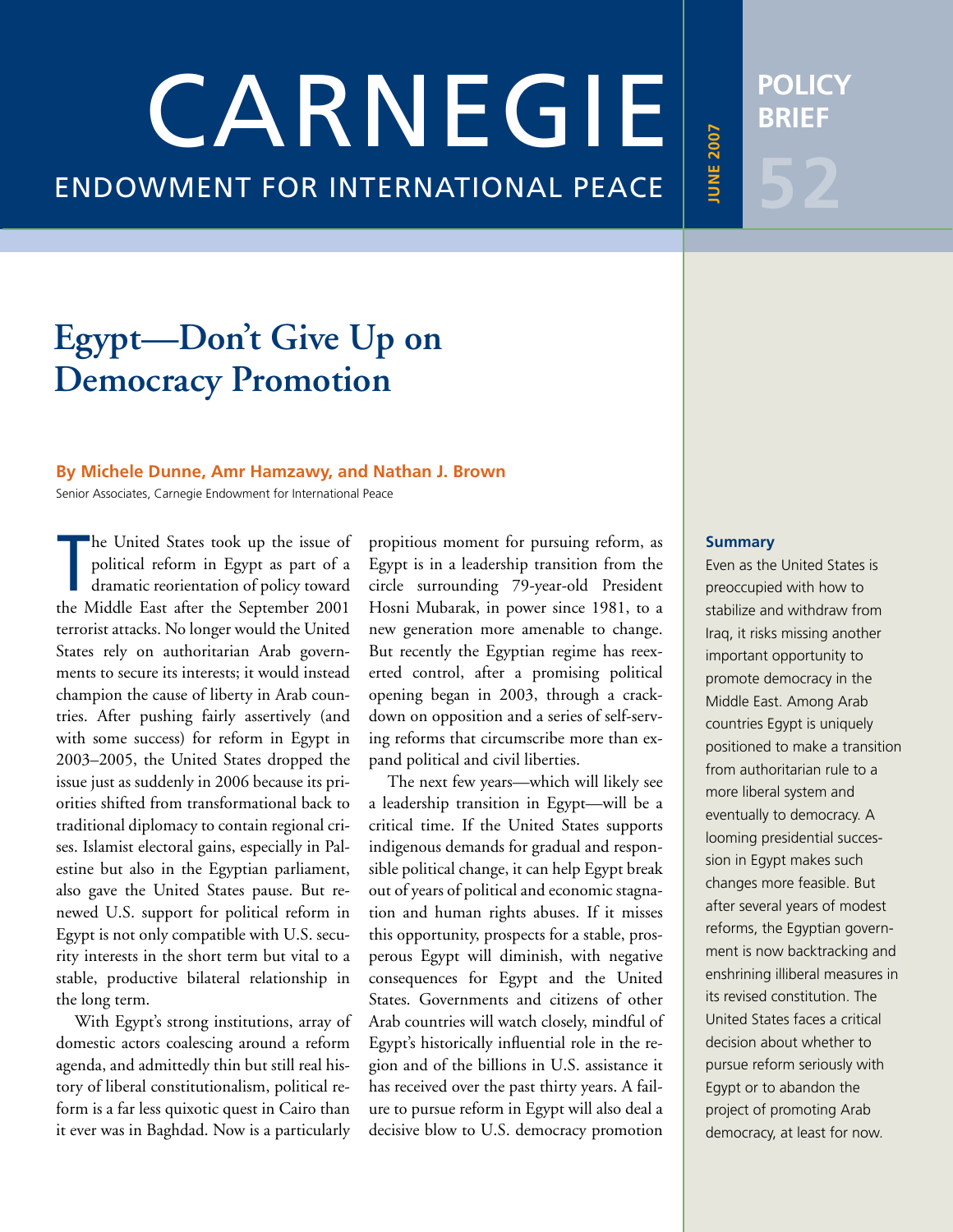

**Michele Dunne** is a senior associate at the Carnegie Endowment and editor of the *Arab Reform Bulletin*, a monthly online journal. A former specialist on Middle East affairs at the Department of State and the National Security Council, Dunne's research focuses on Arab politics and U.S. policy in the Middle East.



Amr Hamzawy is a senior associate at the Carnegie Endowment. He is a noted Egyptian political scientist who previously taught at Cairo University and the Free University of Berlin. His research interests include the changing dynamics of political participation in the Arab world and the role of Islamist opposition movements in Arab politics.

in the Arab world, already threatened by cynicism and despair because of the sectarian violence in Iraq and Lebanon and the festering Israeli-Palestinian conflict.

## A Reform Push

Political openings have typically come immediately after a succession in leadership. But in 2003, the pendulum seemed to swing in the direction of political reform in anticipation of succession rather than following one. The realization that President Mubarak might leave the scene in the not-too-distant future opened fissures in the regime, motivating a faction around presidential son Gamal Mubarak to garner support by positioning themselves as reformers.

Three developments inside Egypt, in addition to increased pressure from the United States, helped push the political opening in modest ways. First, the political opposition showed renewed vitality. Although older legal opposition parties had largely atrophied, a new umbrella coalition of opposition actors coalesced around Kifaya, a group opposing President Mubarak's quest for reelection. The Muslim Brotherhood added its voice to the calls for political reform. Intellectuals and civil society activists lent gravitas if not numbers to the reform movement. This opposition heralded not a mass movement or the prospect of revolutionary change but only wider discussion, more imaginative strategies, and tentative steps toward opposition coordination.

Second, elements of the Egyptian state itself began to escape some of the stultifying domination of the executive. The judiciary showed promising pockets of independent judgment and willingness to move into politically sensitive areas. A series of court decisions in the 1990s, for instance, had led to significant changes in the electoral system that opposition elements could use to advantage—and that slightly loosened the National Democratic Party's grip on the parliament by allowing in large numbers of independents (many of them from the Muslim Brotherhood).

And, third, the government, caught between Egyptian and international calls for reforms, was unclear about its intentions, leaving room for political ferment. One day government officials firmly rejected talk of constitutional reform; the next day they embraced it in form if not content. President Mubarak made a surprise call in February 2005 to amend the constitution to allow for direct popular election of the president (heretofore chosen by the parliament and merely approved by popular referendum). The government allowed the Muslim Brotherhood to contest seats in parliamentary elections and to campaign freely, only to later arrest many of its leaders when the movement showed its electoral strength.

The reform wave seemed to crest with the 2005 presidential and parliamentary elections. Various parties, including the president's own, competed for the reform mantle, and the public openly discussed subjects such as constitutional amendments that had previously been kept off the agenda by presidential fiat. Judicial supervision and monitoring by civil society groups brought fairer balloting, especially in the first of the three rounds of voting. But as the magnitude of the Brotherhood's electoral strength became clear, the security forces stepped in to sway the results, sometimes by forcibly preventing large numbers of Egyptians from voting. Despite such interventions, the Brotherhood still walked away with 88 of 444 elected seats in the People's Assembly, winning roughly 60 percent of the races it contested.

Even at its best, the limited opening of the 2003–2005 period never offered unfettered political competition, much less functioning democracy. But it did augur for more open debate and contestation of political power. Since the elections, however, the country has begun moving sharply in the opposite direction.

## Backsliding

The Egyptian authorities seem to have concluded from the parliamentary elections that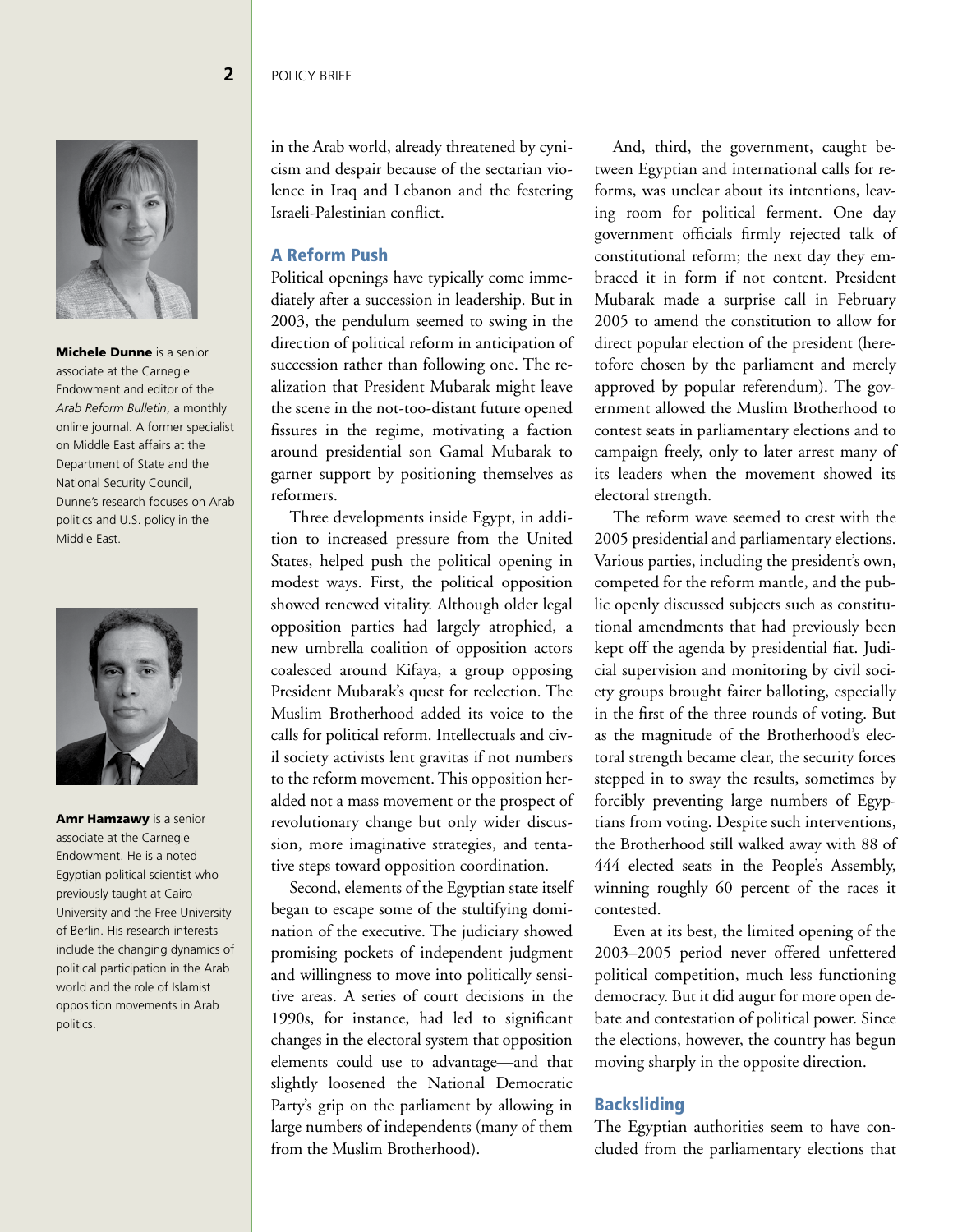the opening had gone too far. In the first months of 2006, the regime postponed local elections, extended the state of emergency for two years, cracked down on popular protests, and worked to undermine efforts by the country's judges to expand judicial independence. By the end of 2006, the government moved beyond mere reaction to a more systematic response, launching a severe clampdown on the Muslim Brotherhood and targeting several high-ranking leaders and financial heads of the organization.

Yet the most serious—and potentially farreaching—blow to Egypt's political opening came in March 2007. Egypt's ruling National Democratic Party used its majority in the parliament to amend thirty-four articles of the constitution, whose largely authoritarian content is discouraging for the hopes of meaningful political reforms. The amendments were subsequently approved on March 26 in a popular referendum marked by low voter turnout and an opposition boycott. The amendments have some positive aspects; for example, they expand parliamentary oversight of the budget and give the parliament easier procedures for voting no confidence in the prime minister and cabinet. On balance, however, they hurt more than help political and civil liberties.

The Egyptian regime had several motives in introducing the amendments. First, it was intent on politically restraining the Muslim Brotherhood, fearing that an emboldened Islamist opposition could complicate presidential succession. The constitutional amendments were just short of explicit in targeting the Brotherhood, for example, banning any political activity or the establishment of any party drawing on a religious reference point. Another amendment paved the way for a change in the electoral system from a candidate-centered system to a mixed one that depends mostly on party lists, leaving only a small unspecified margin for independent seats. The Brotherhood, barred from forming a party, had been running candidates as independents for years. Such a change in the electoral system also served to drive a wedge between the Brotherhood and the legal opposition parties, which could not secure more than a combined 5 percent of the seats in the 2005 race.

A second motive of the regime was to revamp its tools to control the electoral process. The amended electoral procedures diluted the previous requirement that judges oversee elections with the stipulation that an electoral commission be established (whose membership includes but is not limited to current and former members of judicial bodies). Judicial supervision did not remove all fraud and repression, but it did result in a more transparent electoral process.

Third, the amendments answered a longstanding opposition and international demand to prepare for lifting the state of emergency but did so by enshrining in the amended constitution vast powers from the emergency law. For instance, under the banner of combating terrorism, the president was given the right to refer any suspect to exceptional (primarily military) courts, and protections against arbitrary arrest, search, and violation of privacy were set aside. With these steps, the Egyptian regime made a set of legal and extralegal authoritarian tools a seemingly permanent part of the political order.

Opposition groups so far have floundered in responding to the regime's backsliding on political and civil liberties. Confronted with the Muslim Brotherhood's ideological strength and superior organization, legal secular opposition parties have a vested interest in allying themselves with the regime to marginalize the Brotherhood and expand their own legal space as opposition parties. Despite its recent electoral success, the Brotherhood is also restricted in its ability to respond; leadership arrests and confiscation of financial assets crippled its ability to mobilize. And the new protest movements such as Kifaya and various networks of human rights activists have failed to mobilize significant popular support for their pro-democracy platforms. Some of them also have shown signs of



Nathan J. Brown is a senior associate at the Carnegie Endowment and is also professor of political science and international affairs and director of the Middle East Studies Program at the George Washington University. He is the author of four books on Arab Politics, including *Palestinian Politics after the Oslo Accords: Resuming Arab Palestine* (California, 2003). His past work has focused on Palestinian politics and on the rule of law and constitutionalism in the Arab world.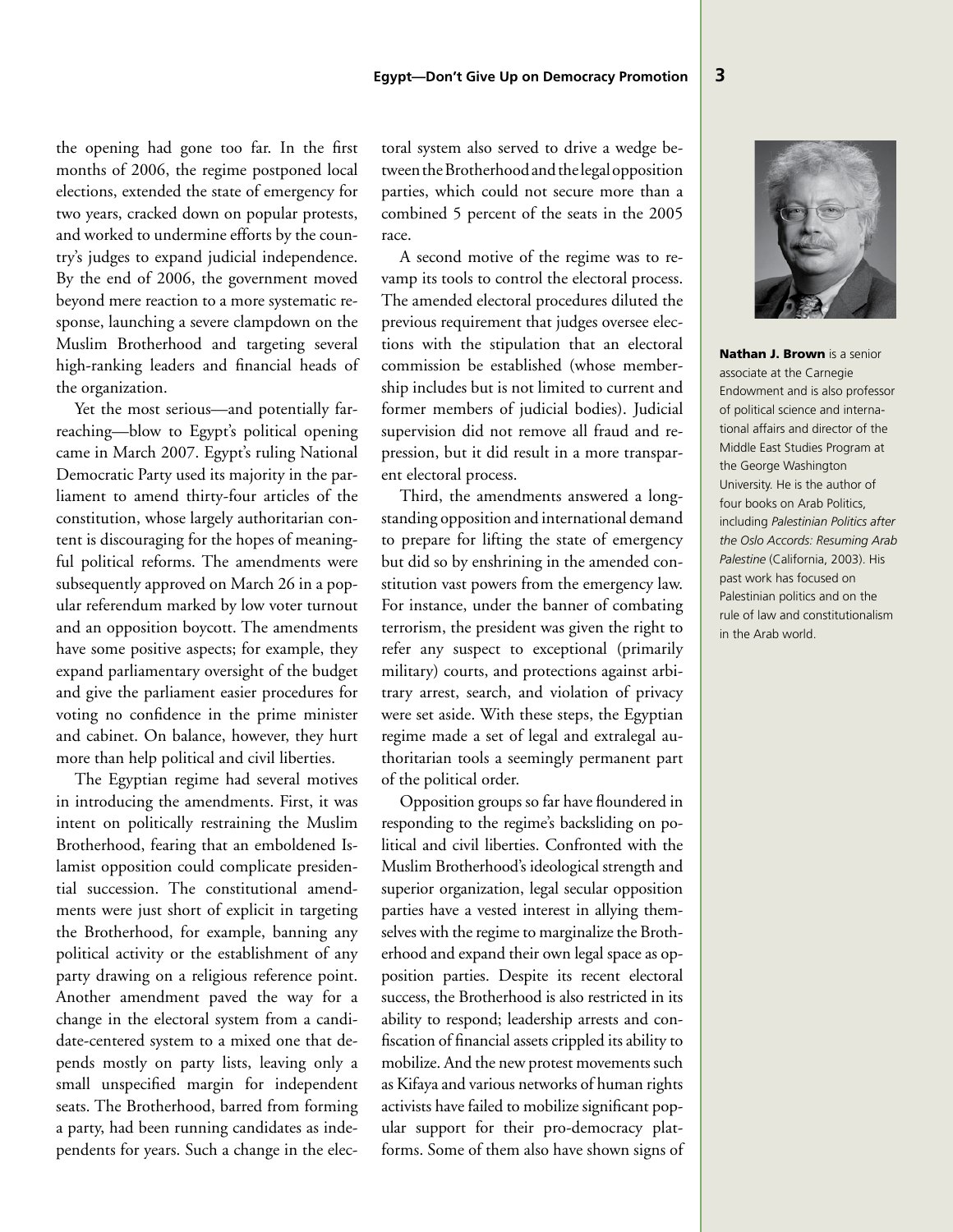organizational fatigue and internal ruptures. Recently independent labor organizations have defied government-dominated unions to hold large protests but as yet have focused on purely economic concerns.

In its backsliding, the Egyptian regime is taking advantage of a changed regional and international environment. With Washington's attention diverted from the democracy

## **Political reform in Egypt is a far less quixotic quest than it ever was in Iraq.**

agenda, President Mubarak can resort to outright repression of the Muslim Brotherhood or push through constitutional amendments void of democratic substance without risking a crisis with the United States or Europe.

After the Bush administration made a striking departure from decades of U.S. policy to move democracy promotion to the center of its Middle East policy agenda, it dropped the issue just as suddenly in early 2006. Islamist gains in elections in Palestine, Egypt, and elsewhere created doubts within the administration about the wisdom of pressing forward assertively on electoral democracy. The deteriorating security situation in Iraq, particularly after the February 2006 Samarra mosque bombing, and the increasing influence of Iran led the administration to devote more efforts to traditional (versus transformational) diplomacy. With an overburdened regional agenda, suggesting reform to a testy Egyptian government began to seem an unwelcome distraction. The policy instruments created earlier in the Bush administration (such as the Middle East Partnership Initiative and Broader Middle East and North Africa Initiative) remained in place but withered on the vine because senior officials had ceased raising democratization as a serious issue.

#### What the United States Should Do

The idea that the United States must choose between pursuing its strategic political inter-

#### Box 1

#### The Ups and Downs of Political Reform in Egypt

1950s–1960s—Egypt becomes a republic following a military coup. President Gamal Adel Nasser institutes a single-party system and bans the Muslim Brotherhood following a 1954 assassination attempt.

1970s—President Anwar Al Sadat reinstitutes limited pluralism, allowing the creation of a few loyal opposition parties and the reactivation of the Muslim Brotherhood.

1980s-President Muhammad Hosni Mubarak promises greater freedom; legislative elections bring in opposition representation.

1990s—Amid terrorist attacks by militant Islamists, Mubarak cracks down on political freedoms. Violence and fraud become widespread in elections; in 1999 the Supreme Court mandates full judicial supervision.

2000—The ruling National Democratic Party makes a weak showing in elections; Gamal Mubarak rises as a party reformer.

2005—The constitution is amended to allow direct election of the president; Mubarak wins a fifth term. Muslim Brotherhood candidates win 20 percent of seats in parliament.

2007—Constitutional amendments adopt aspects of emergency law, diminish judicial supervision of elections, and outlaw political activity based on religion.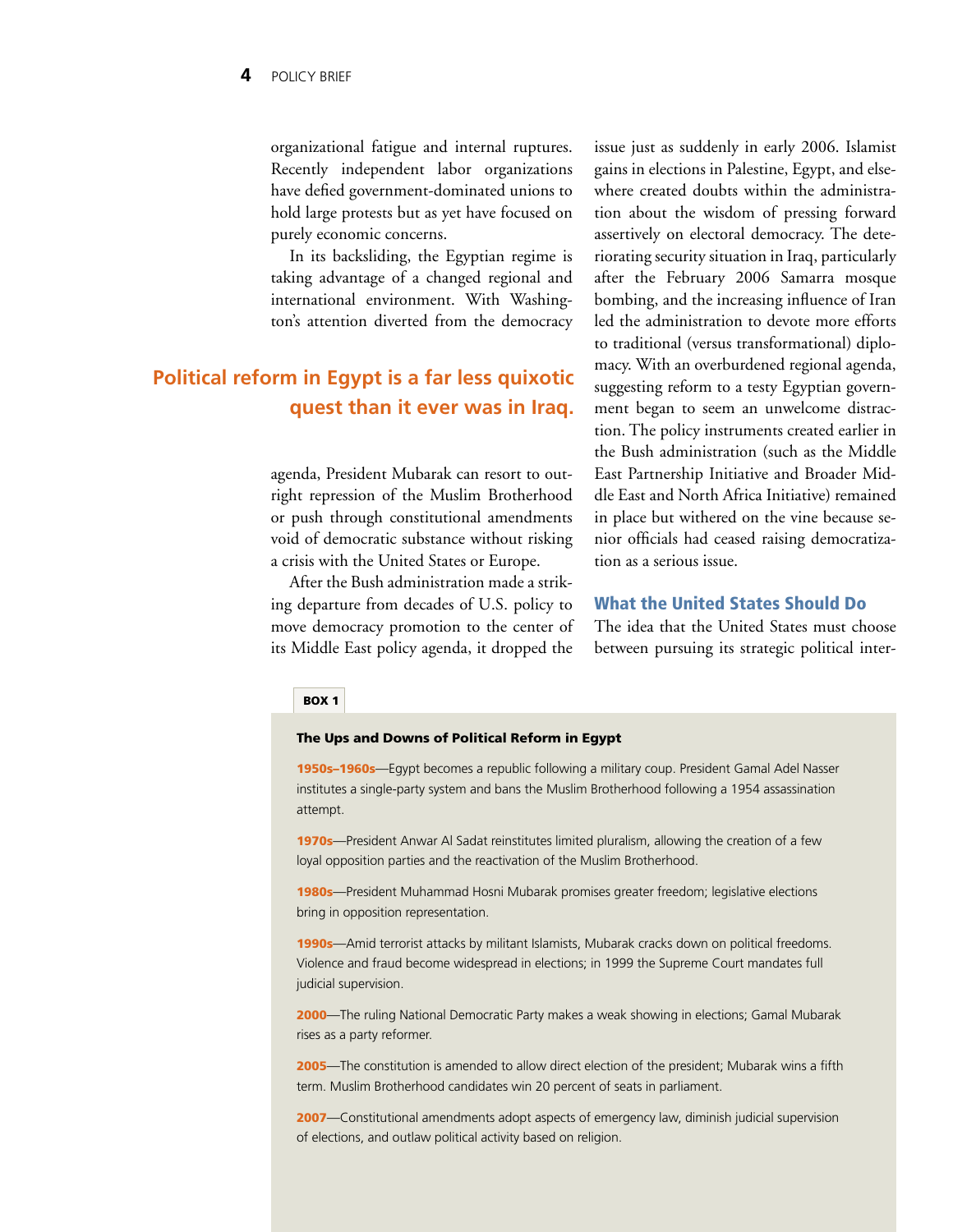ests and domestic reform in Arab states—and between autocratic Arab governments and revolutionary Islamist regimes—sets up false choices. The record shows, for example, that the Egyptian government cooperated closely with the United States on Arab–Israeli peace and on Iraq at the very time (2004–2005) the United States was pressing for political reform in Egypt with some seriousness. Egypt assisted Israel with security arrangements for unilateral withdrawal from Gaza and also was the first Arab country to send an ambassador to postinvasion Iraq. President Mubarak took these steps because he saw them as being in Egypt's strategic interests and did not withhold cooperation despite some tension with Washington over democracy promotion. Future Egyptian leaders will likely make the same calculations.

The notion that the only choice in Egypt is between an autocratic but friendly government and an Islamic regime hostile to the United States is also spurious. While the Muslim Brotherhood is Egypt's most popular opposition movement, constraints within the country's political system effectively bar the Brotherhood from taking power any time in the foreseeable future. The Brotherhood claims to have made a strategic commitment to democratic and peaceful methods within Egypt, and there is evidence that the group is truly wrestling with the implications of positioning itself as a democratic opposition. The real challenge for Egyptian political reform is not to make every political force thoroughly liberal and democratic but to ensure that political differences be settled through legitimate, established, fair, and democratic channels. That cannot be done without incorporating rather than quashing Egypt's most powerful opposition movement. Meanwhile, the Egyptian government has also done its best to undermine and discredit already weak secular opposition forces, which could potentially fill out a broader political spectrum.

The United States should take advantage of the unique opportunity offered by the current

phase of leadership succession in Egypt and encourage a gradual, responsible political opening that gives secular forces a chance to mobilize support and Islamists a stake in a system of democratic institutions. Only an approach involving sustained public and private diplomacy, in addition to assistance programs, will work. To be effective, the United States should ground its engagement in the demands of Egyptian civil society and opposition groups, who are now focusing on electoral systems, term limits, political expression by the Muslim Brotherhood and other opposition forces, and human rights protections.

**Electoral Supervision.** The amendment replacing the constitutional requirement for comprehensive judicial supervision of elec-

## **The most serious blow to Egypt's political opening came in recent amendments to the constitution.**

tions with authorization for an independent electoral commission created both a problem and an opportunity for outside involvement. On one hand, judicial supervision of elections in 2000 and 2005 had markedly increased the fairness and transparency of the process, and its diminution is reason for strong concern. On the other hand, the Egyptian regime's professed desire to abide by internationally recognized best practices by creating an independent electoral commission is an opening that the United States should seize. The United States should press Egypt now to fulfill its own declared aspirations and accept assistance from the international community in setting up a truly independent, empowered electoral commission along the lines of those that have been established in Palestine, Yemen, and Iraq.

**Term Limits.** The United States should support the persistent calls by opposition and civil society forces to reinstate the presidential term limits in the constitution that were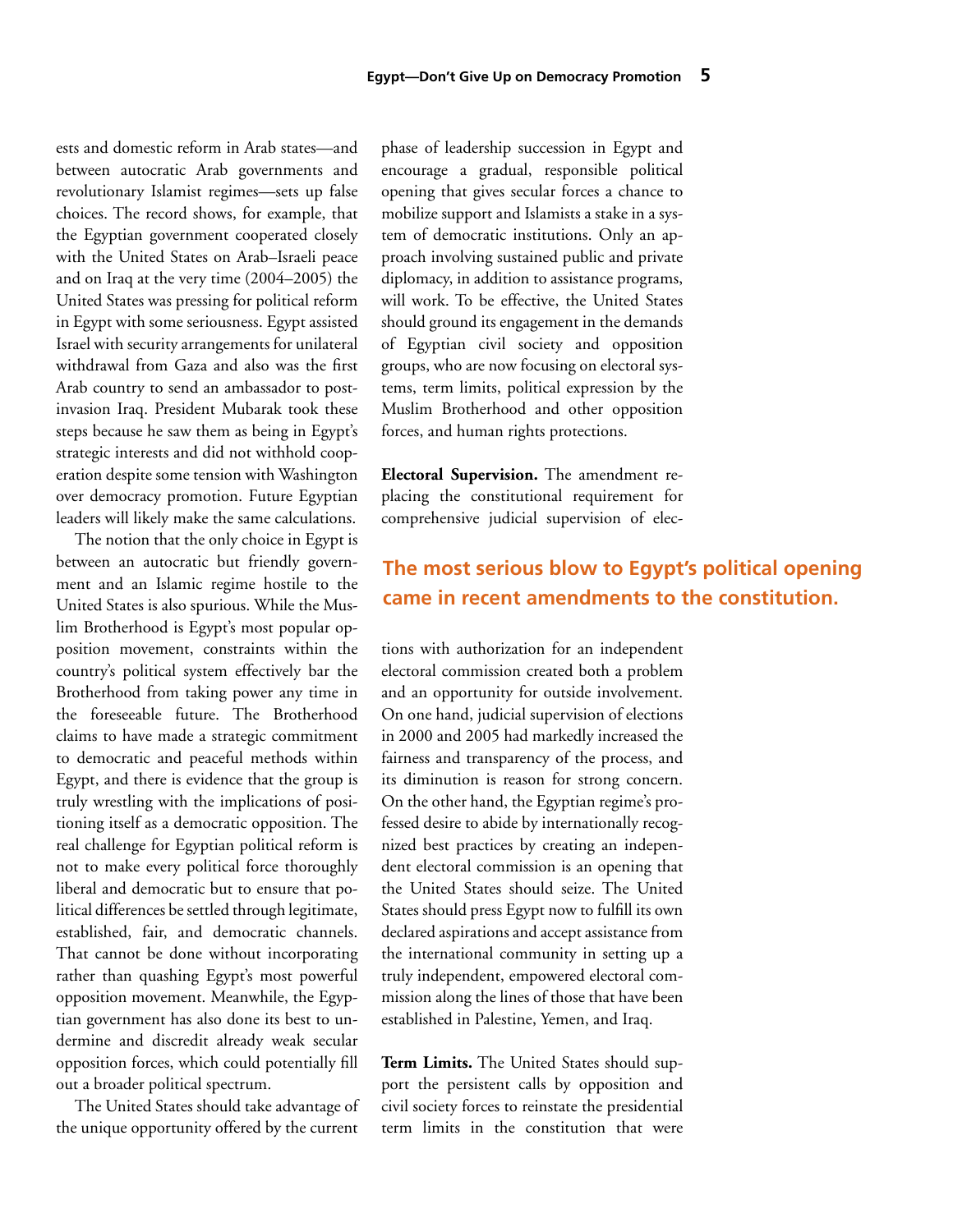abolished in 1980. This is particularly important given the likelihood of a new president (and perhaps a young one) coming into office in the next few years.

**Opposition Parties and the Muslim Brotherhood.** The United States should press the

## **To approach the Muslim Brotherhood as a security challenge necessitates a permanent state of emergency and unending repression.**

Egyptian government and ruling party to lift constraints on peaceful activities by opposition parties and groups—secular and Islamist alike. The government's claim that it wants to improve chances for opposition parties through a new electoral system is simply not credible in view of the obstacles it places before parties.

It is time for the United States to take a more forthright approach to the issue of the Muslim Brotherhood. Islamists clearly are an unavoidable part of the political spectrum in Egypt, and there can be no credible democratization without their enfranchisement in some form. To approach the Brotherhood as a security challenge—as the regime does at present—necessitates a permanent state of emergency and unending repression. The recent constitutional amendment declaring that not only can there be no political party based on religion, but no political activity drawing on any religious reference point removes any incentive for the Brotherhood to moderate its positions and engage in compromise with secularists. Instead it drives them outside of the political system. Ironically, it was precisely such exclusion that helped the Brotherhood attain its current political influence: By concentrating on social and educational activities, the Brotherhood built a formidable constitu-

#### Box 2

#### On the Record Support for Democracy in Egypt

"The great and proud nation of Egypt, which showed the way toward peace in the Middle East, can now show the way toward democracy in the Middle East."

*George W. Bush at the National Endowment for Democracy, November 2003 and again in the State of the Union address, February 2005*

"The day is coming when the promise of a fully free and democratic world, once thought impossible, will also seem inevitable. The people of Egypt should be at the forefront of this great journey …. So together, let us choose liberty and democracy—for our nations, for our children, and for our shared future."

*Condoleezza Rice, Cairo, June 2005*

"The Cairo speech to me was perhaps the most important speech that I have given. And it to me says what America stands for and what this Administration stands for and we're not going to back off that."

*Condoleezza Rice, interview with al-Arabiyya television, May 2007*

"The United States is also using our influence to urge valued partners like Egypt, Saudi Arabia, and Pakistan to move toward freedom … to open up their political systems, and give a greater voice to their people. Inevitably, this creates tension. But our relationships with these countries are broad enough and deep enough to bear it."

*George W. Bush, Prague, June 5, 2007*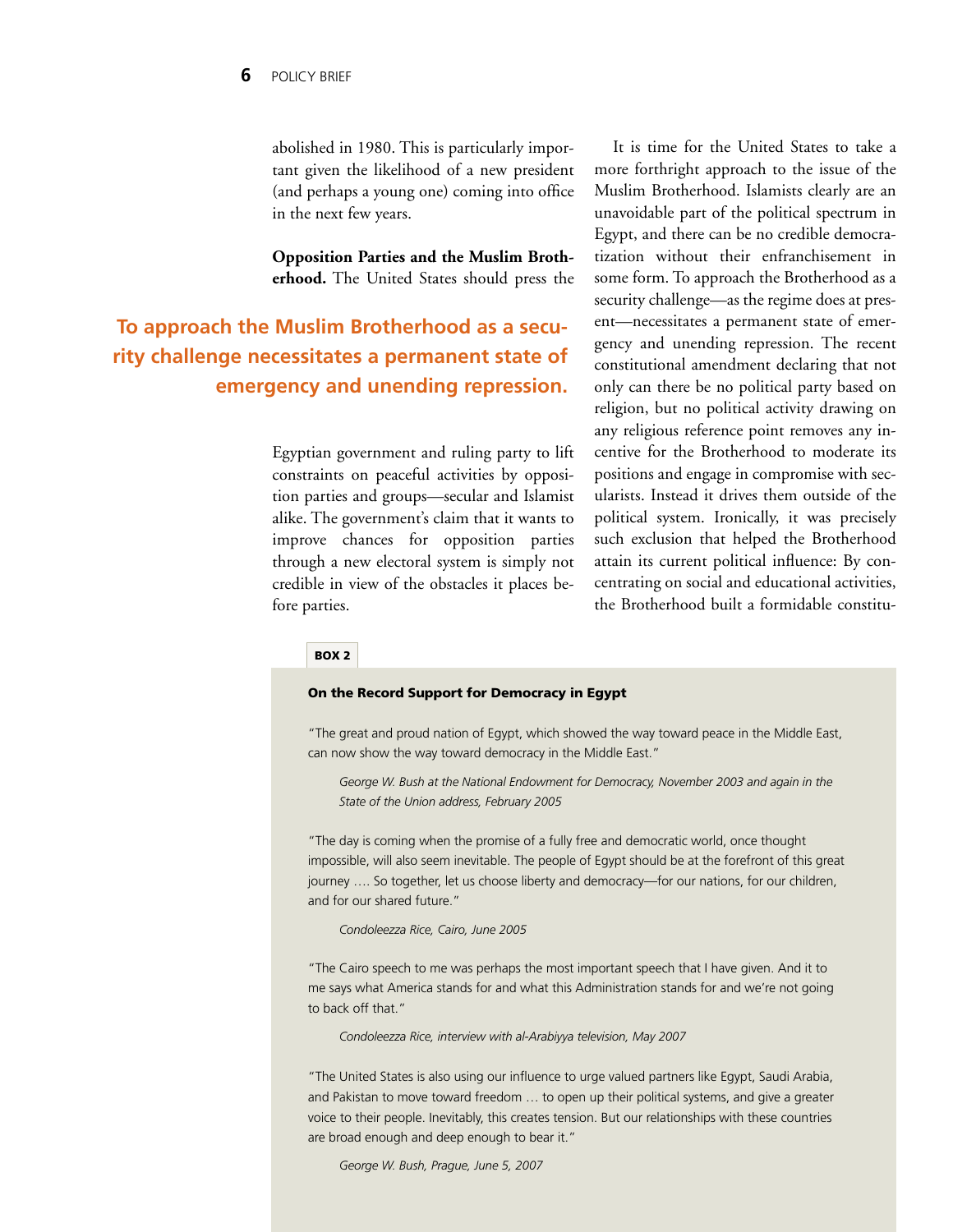ency. That constituency now can be either brought into legal and institutional channels or driven into less manageable forms of political activity. The United States cannot force the Egyptian regime to choose a more conciliatory path, but it need not endorse a harsh solution explicitly or through inaction. It can, for instance, press the Egyptian government to allow enough breathing space for dialogue and compromise between Islamist and secular political forces to take place.

Similarly, the United States and Europe should call on the Egyptian government to license new secular parties and cease meddling in the affairs of existing parties—which in some cases has escalated to hounding parties out of existence using legal and extralegal means. Secular parties throughout the Middle East suffer from elitism and lack skill in building constituencies, but they should be given a chance to organize, reach out to the public, and compete with other political forces free of harassment and overregulation.

**Antiterrorism Law and Human Rights Protections.** The revised constitution and the coming new antiterrorism law present the United States with a difficult dilemma: how to discourage a significant deterioration in human rights protections while maintaining counterterrorism cooperation with the Egyptian government. The U.S. Patriot Act is widely cited as the inspiration for Egypt's new law, so Egyptians would be quick to point out perceived hypocrisy. The major difference, however, is that the United States did not remove or suspend human rights protections from its constitution after 2001. No matter how problematic U.S. laws and practices in fighting terrorism may be, U.S. citizens may challenge them in court as unconstitutional, which Egyptians may no longer do.

Many Egyptian judges and legal scholars are saying that the constitution should be reamended to restore human rights protections. The United States should support that position and also press for the narrowest feasible interpretation of terrorism crimes to be covered under the new law. Egyptian authorities have long claimed that only terrorism and drug crimes were prosecuted under the state of emergency, but in fact many political and religious cases have been as well. The United States should press the Egyptian government to allow the establishment and free operation of Egyptian watchdog groups to monitor use of the new law.

## A Critical Moment

Egypt has reached a moment of truth. Memories of the momentum for political opening evident in the 2003–2005 period are fading, and the authoritarian content of the recent constitutional changes threatens a prolonged chill. Rapid democratization is not likely, but Egyptians would be well served by a political opening that endures through the coming leadership transition. The country has deep economic problems and social divisions and needs leadership that enjoys enough legitimacy to build consensus and manage differences

## **The United States faces a decision—whether or not to promote Arab democracy—and Egypt is where it will be made.**

rather than repress them. The likely alternative—political and economic stagnation that threatens eventual instability—would serve neither Egyptian nor U.S. interests. The United States has an important decision to make, and Egypt is where it will be made: whether the U.S. interest in Arab democracy will be a sustained policy shift with bipartisan support or merely a whim to be dropped as soon as it faces difficulties.  $\blacksquare$ 

*The Carnegie Endowment normally does not take institutional positions on public policy issues; the views presented here do not necessarily reflect the views of the Endowment, its officers, staff, or trustees.*

*© 2007 Carnegie Endowment for International Peace. All rights reserved.*